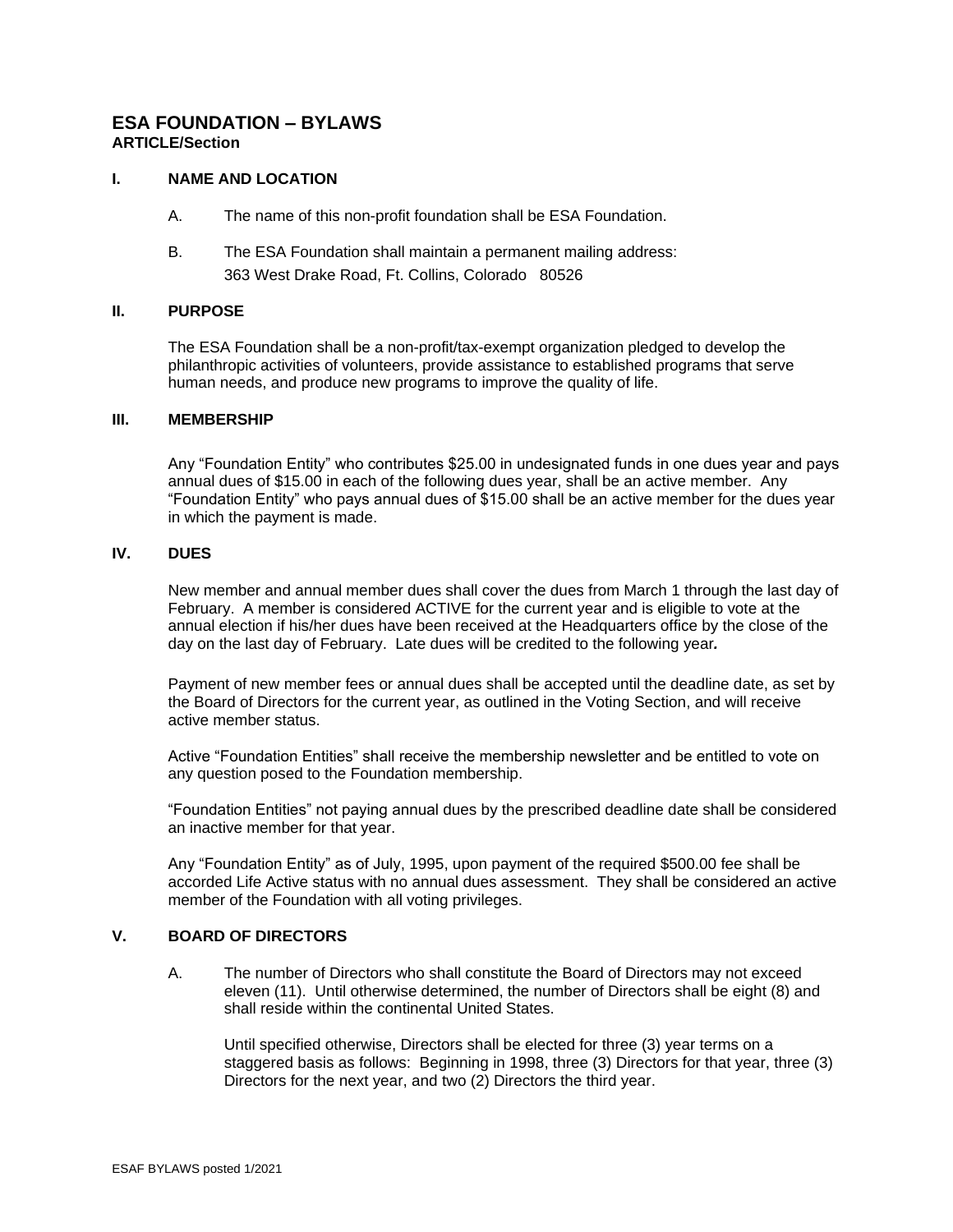There will be one (1) appointed "Overseas" Director who resides outside the Continental United States. This appointed Director shall serve a three (3) year term and may voice opinions and have a vote.

A Director may not serve more than six (6) consecutive years, except for the specific purpose of changing the basis of the staggered terms for election of the Board of Directors and/or completion of an open term when a vacancy occurs. If a person completes an open term, they will be eligible to run for two (2) full terms.

- B. The Directors shall constitute the Executive Board and shall govern all business and affairs of the ESA Foundation.
- C. The officers of the ESA Foundation shall consist of a Chairman, Vice Chairman, Secretary, and Treasurer. Only an elected Director may serve as an officer.

The Chairman shall be the principle executive of the ESA Foundation and is empowered to represent the ESA Foundation as President when action by an officer acting as President is required, and shall serve as Chairman of the Executive Board of Directors.

The Vice Chairman is empowered to represent the ESA Foundation as Vice President when action by an officer acting as Vice President is required and shall serve as Vice Chairman of the Executive Board of Directors. The Vice Chairman shall execute the functions of the Chairman when the office of Chairman is unfilled or the Chairman is unable to serve.

# **VI. MEETINGS**

- A. The Board of Directors shall meet upon the call of the Chairman at such time or times as the Chairman shall deem necessary to conduct the business of the ESA Foundation. When the Chairman receives a request in writing signed by any two Directors, the Chairman must forthwith call a meeting of the Executive Board.
- B. A majority of the Executive Board members shall constitute a quorum. If a quorum is present at any meeting, the Executive Board may conduct business of the ESA Foundation by a majority vote of those present.

All individual members of the ESA Foundation, and any persons by invitation of the Chairman, are entitled to attend meetings of the Board of Directors. They shall not be reimbursed for expenses except as fixed in a specific instance by the Board of Directors. Such persons shall sit without vote.

- C. Notice of all meetings shall be provided to Directors and "Foundation Entities" at least (10) days in advance of such meetings.
- D. There shall be an Annual Meeting of the ESA Foundation during the month of July, unless otherwise ordered by the Board of Directors, for receiving annual reports and the transaction of other business.

Notice of the Annual Meeting shall be provided to each "Foundation Entity" at least thirty (30) days before the appointed time of the meeting.

E. The fiscal year of the ESA Foundation shall be January 1 through December 31.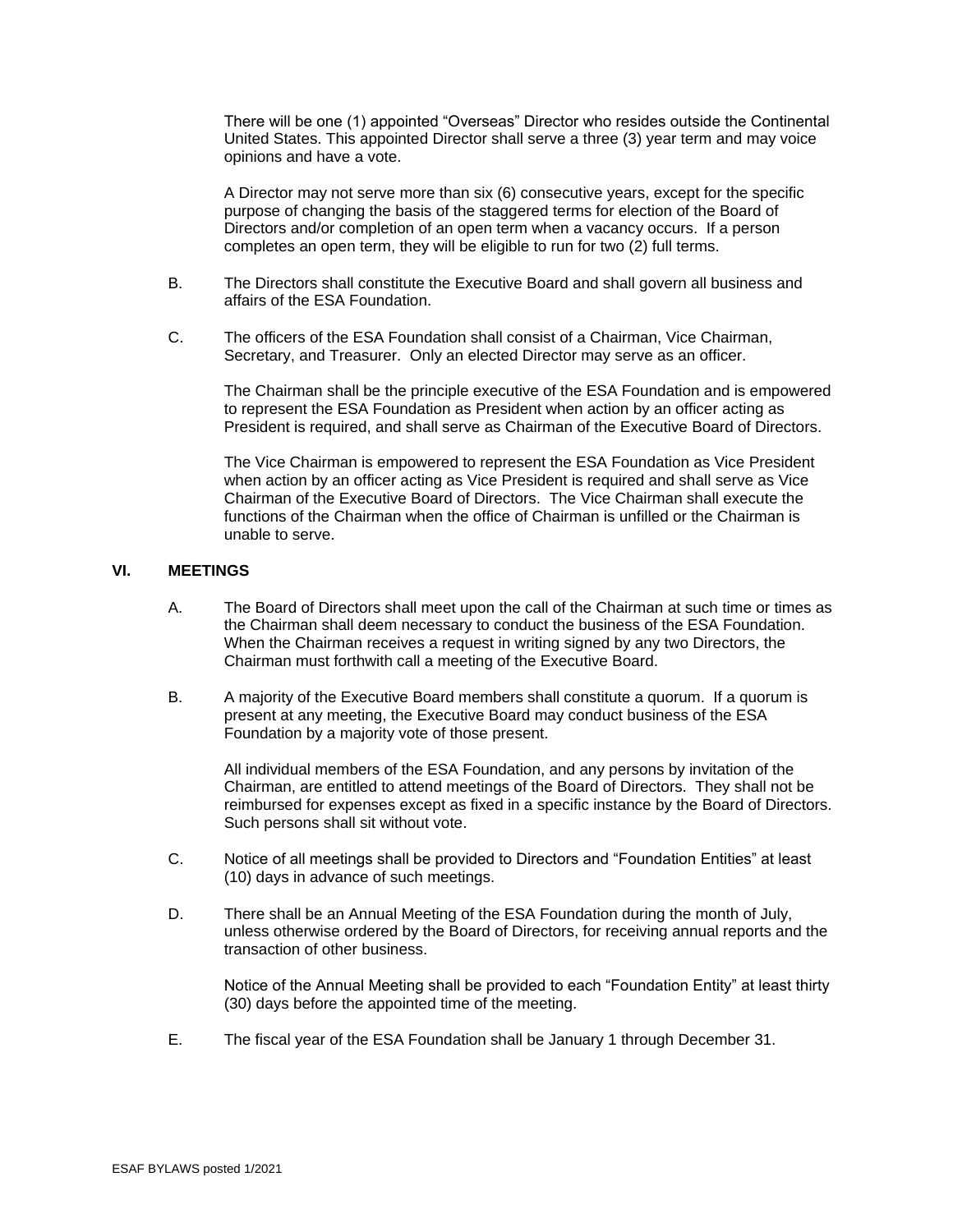# **VII. QUALIFICATIONS OF DIRECTORS**

- A. Any candidate for Director must be an active member of the ESA Foundation at the time of nomination.
- B. No elected ESA Foundation Director may hold an elective position on the Executive Board of the International Council of Epsilon Sigma Alpha, or be an employee of the Epsilon Sigma Alpha Membership Corporation, or hold an elective position on the Board of Directors of the Epsilon Sigma Alpha Membership Corporation during her/his term of office on the ESA Foundation Board of Directors.

### **VIII. DUTIES OF OFFICERS**

A. The CHAIRMAN shall have general supervision over the business and activities of the ESA Foundation and shall preside at all meetings of the Executive Board including the Annual Meeting. The Chairman shall be a member, ex-officio, of all committees except the nominating committee.

The Chairman shall appoint annually committees as deemed necessary.

### B. *In the absence of the Chairman, the VICE CHAIRMAN shall assume all duties of the Chairman.*

- C. The SECRETARY shall keep accurate records of all ESA Foundation Board meetings and a copy shall be placed in the permanent records of the ESA Foundation.
- D. The TREASURER shall work with the Budget Committee to submit a proposed budget for the Board of Directors' approval annually.
- E. The ESA Foundation shall have a complete financial review performed by an outside accounting firm every year.

#### **IX. ADVISORS, IC LIAISON, JUNIOR PAST CHAIRMEN AND STATE COUNSELORS**

- A. IC LIAISON A member of the International Council of Epsilon Sigma Alpha may serve as a Liaison to the ESA Foundation Board for the International ESA Council. They may voice opinions, but shall serve without a vote.
- B. ADVISORS Past ESA Foundation Chairmen may continue to serve as Advisors to the Board of Directors providing continuity of information regarding past Board actions and Meetings and investment decisions. They may voice opinions, but shall serve without a vote.
- C. JUNIOR PAST CHAIRMAN The Junior Past Chairman, if no longer an elected member of the Board of Directors, may sit as an advisory director to the Board and voice opinions but shall serve without a vote.
- D. FOUNDATION COUNSELOR A state, regional council, or country may appoint or elect an ESA Foundation Counselor. A Counselor must be an individual active member in the ESA Foundation.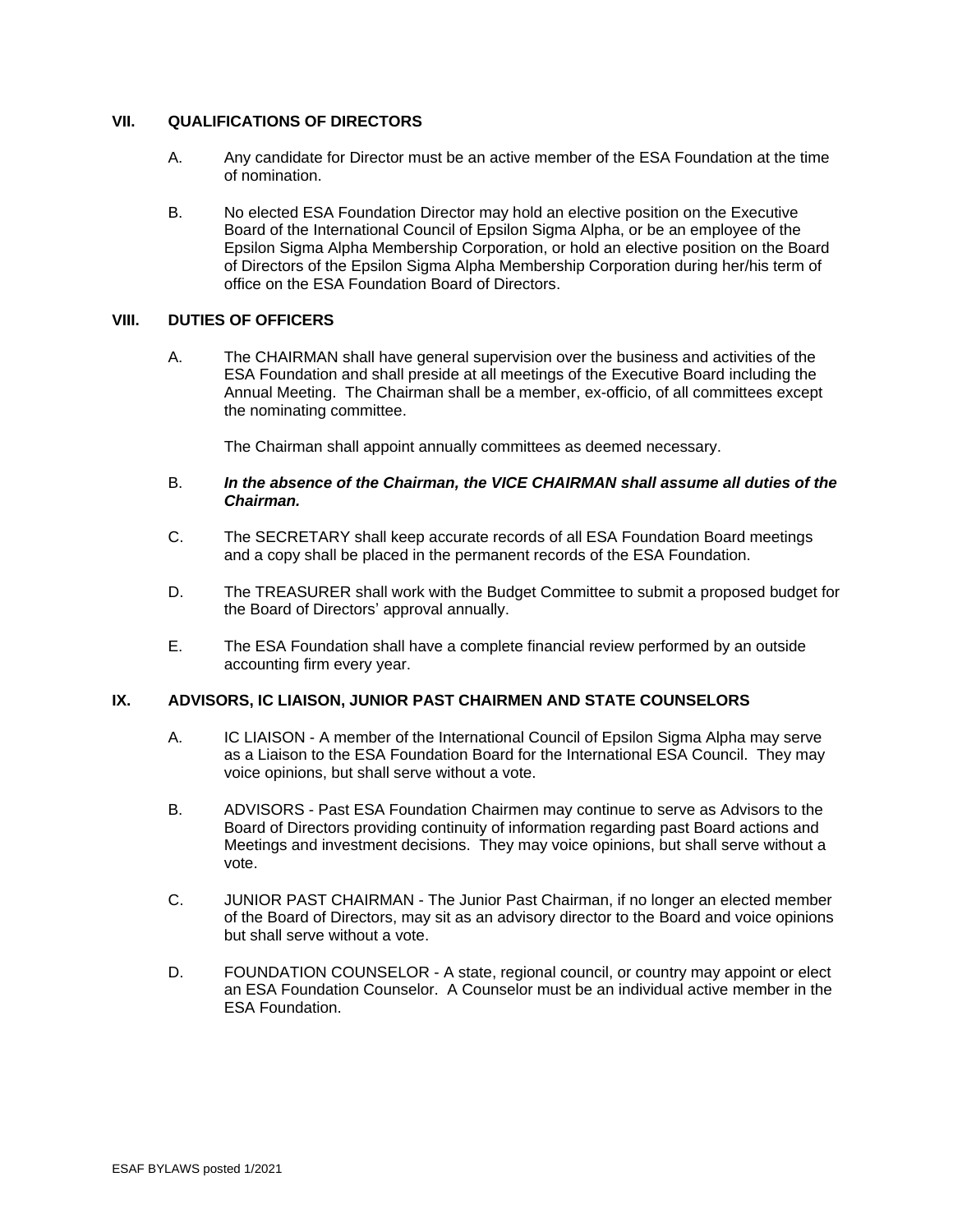# **X. NOMINATIONS AND ELECTIONS**

- A. Nominations
	- 1. "Call for Nominations" for the ESA Foundation Board of Directors shall be provided to the ESA Foundation membership no later than December 1 of each year.
	- 2. Nominations shall be received no later than February 1 of each year.
	- 3. The candidates' qualifications shall be provided to the membership.
- B. Elections
	- 1. Candidates shall be elected according to a preferential electronic voting system approved by the Board of Directors. A ballot containing the names of the nominees shall be distributed to each member of the Foundation via email before the date of the Annual Meeting.
	- 2. When the number of candidates is the same as the number of vacancies on the ESA Foundation Board of Directors to be filled, the Chairman can declare that the candidates are elected, thus effecting the election by general consent of "acclamation."
	- 3. A plurality vote of ballots cast shall elect. Cumulative voting shall not be permitted.
	- 4. ESA Foundation voting members or a designated voting representative shall cast their vote during the electronic voting.
	- 5. No one during the electronic voting may cast more than one individual vote, but may hold several proxies.
	- 6. A member of a "Foundation Entity" may be designated to carry that group's vote during the electronic voting.
	- 7. The incoming ESA Foundation Board of Directors shall assume duties of their office at the end of the Annual Meeting following the election.
	- 8. In cases of an inability to hold an Annual Meeting due to a nationwide crisis, the Nominating Committee shall present candidates for office, and election shall be sent in accordance with the method determined by the ESA Foundation Board of Directors. The Board of Directors may also devise a means to transact business and to declare the officers chosen duly elected during such emergency.

#### **XI. VACANCIES**

Vacancy for the office of Chairman is addressed under the Vice Chairman Section. Other vacancies on the ESA Foundation Board of Directors shall be filled, for the unexpired term, by appointment(s) from the ESA Foundation active membership by the Chairman with the approval of the Board of Directors. Any appointment made by the Board of Directors shall be for the remainder of the term of appointment only.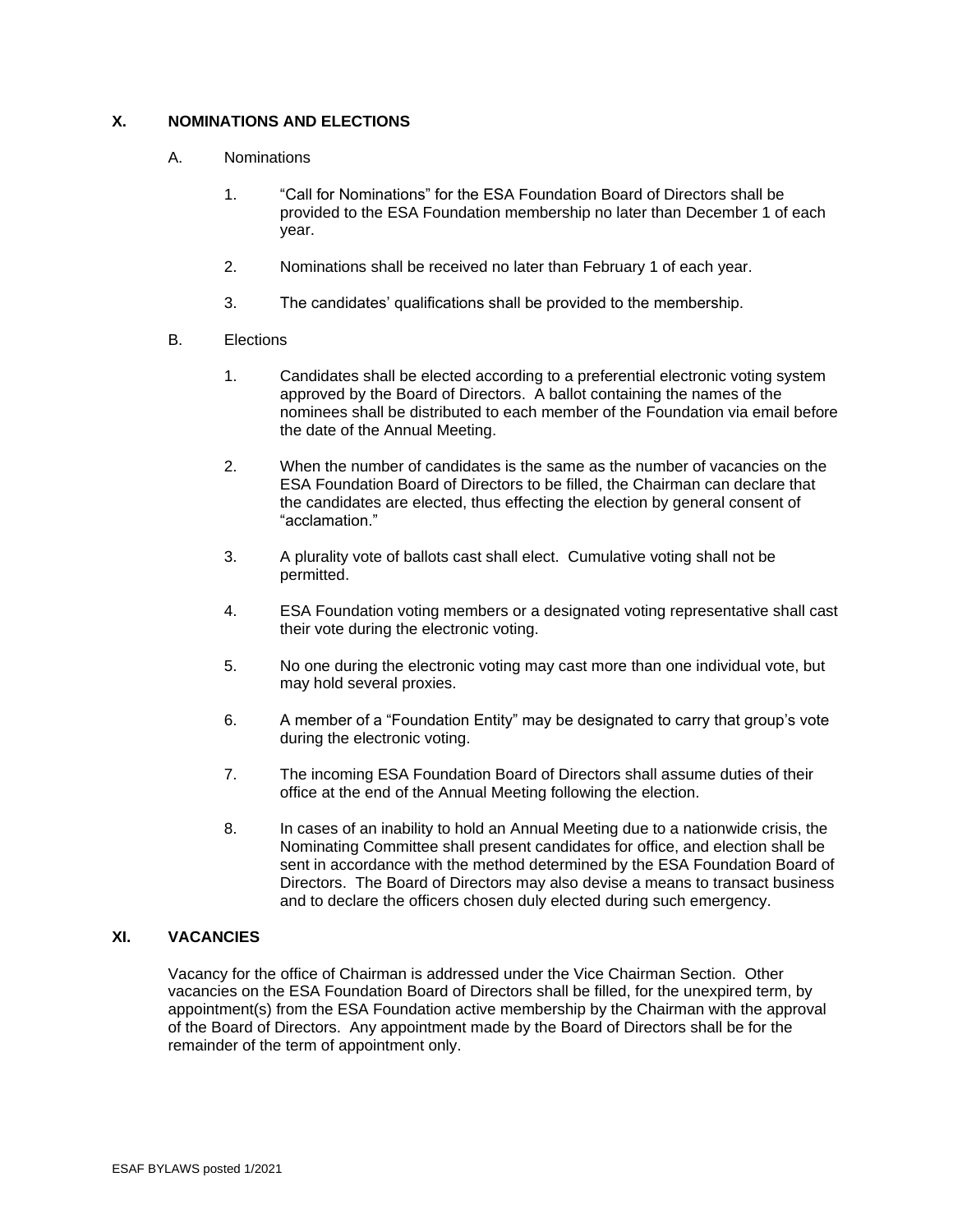#### **XII. FINANCES**

- A. ESA Foundation Directors are entitled to be reimbursed for travel and lodging when conducting official ESA Foundation business.
- B. The Board of Directors may approve reimbursement as indicated for the appointed advisors.
- C. The IC Liaison attending meetings of the ESA Foundation Board of Directors shall be reimbursed for the same number of nights lodging as approved for the Board of Directors at each meeting attended, unless reimbursed by another entity.

#### **XIII. VOTING**

- A. Each "Foundation Entity" is entitled to one (1) vote on any question posed to the Foundation membership during an election.
- B. Questions which arise may be put to a vote of the active membership with thirty (30) day notice from the Board.
- C. Any motion submitted to the Chairman of the ESA Foundation Board may be voted upon by the current means of communication. The motion shall be ratified at the next board Meeting by general consent.

### **XIV. PARLIAMENTARY AUTHORITY**

Roberts Rules of Order, Newly Revised, shall be the parliamentary authority of the ESA Foundation on all points not covered in these Bylaws.

### **XV. DISSOLUTION**

- A. The ESA Foundation shall use its funds only to accomplish the objectives and purposes specified in the Articles of Incorporation, and no part of such funds shall inure or be distributed to the members of the ESA Foundation.
- B. Upon Dissolution, any funds remaining shall be distributed to one or more education, scientific, or philanthropic organizations engaged in activities similar to those of the ESA Foundation. Distributions shall be selected by the members of the ESA Foundation.

#### **XVI. AMENDMENTS**

- A. Current ESA Foundation Bylaws will be maintained on the ESA Foundation website. A printed copy of the current Bylaws will be sent to ESA Foundation members upon request.
- B. Proposed Bylaw changes submitted by the membership must be provided to the ESA Foundation Parliamentarian no later than December 1.
- C. These Bylaws may be amended by two-thirds (2/3) vote of those members voting and will become effective immediately.
- D. A ballot may be taken to amend these Bylaws if deemed necessary by the ESA Foundation Board of Directors. It takes two-thirds (2/3) vote of returned ballots to amend and will become effective immediately.

Amended and approved: July 2010; July 2013; July 2015, July 2018, July 2019, January 2021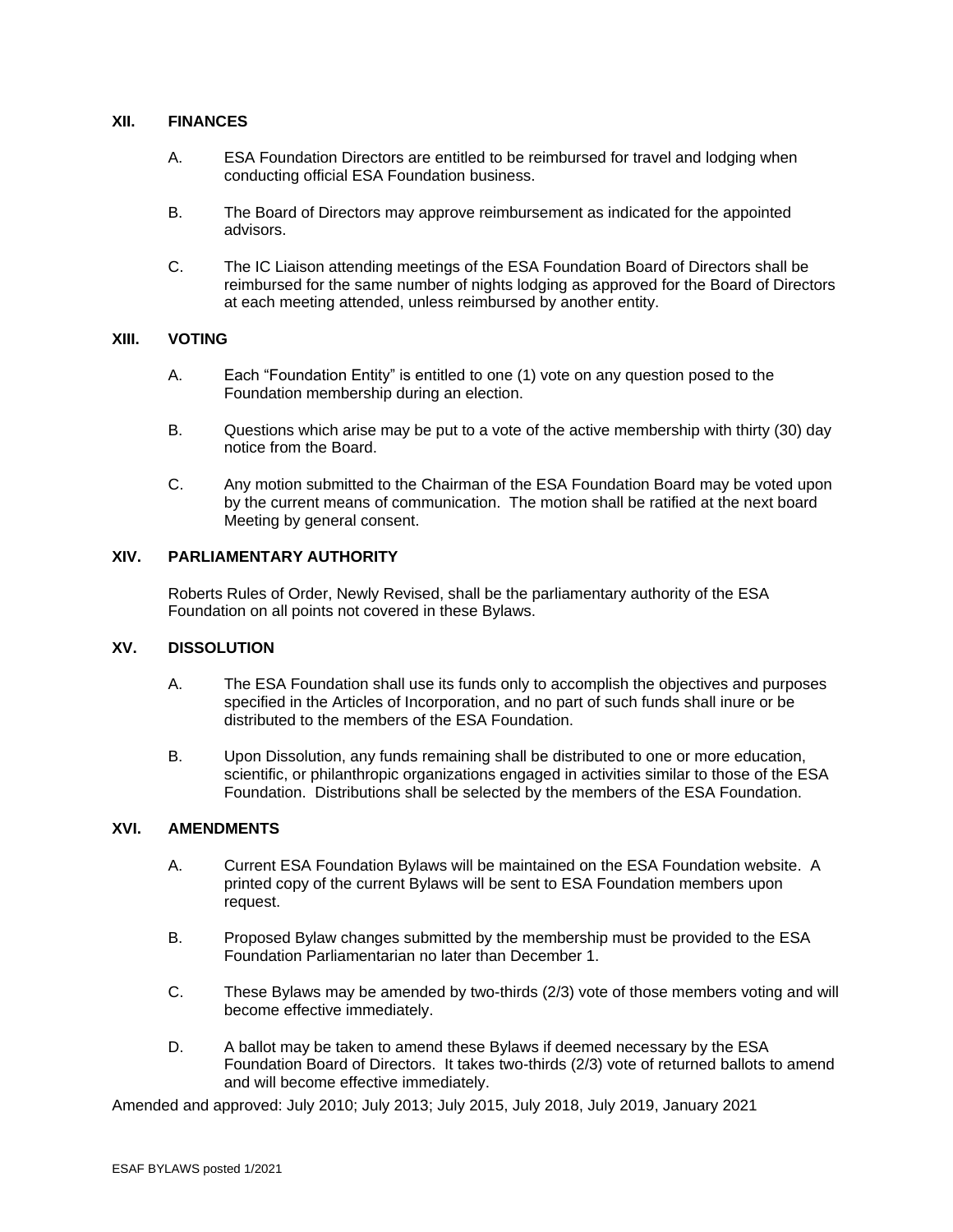#### **ESA FOUNDATION STANDING RULES**

- **I.** When, in the opinion of the Chairman and two (2) other Directors, a Director or Committee member has failed to perform properly for a period of three (3) months, the chairman may present the question of removal of said person from the Board of Directors. It shall take two-thirds (2/3) vote to remove said Director or Committee member. If the vote is on a Director, said Director shall not vote on the question.
- **II.** The files of each director/chair shall be turned over to successors following the Annual Meeting.
- **III.** A set of all contracts, minutes, treasurer's reports, and audits shall be kept in a permanent file at a location as determined by the ESA Foundation Board of Directors.
- **IV.** The Procedure and Policy Manual of the ESA Foundation shall be reviewed and/or revised each year with a full revision done every three (3) years starting with 2001.
- **V.** An individual selected by the ESA Foundation Board shall be retained to hold Power of Attorney for the ESA Foundation.
- **VI.** There shall be a Registered Agent for the ESA Foundation.
- **VII.** A workshop for Foundation Counselors will be held annually.
- **VIII.** The ESA Foundation Awards and Plateaus of Achievement are presented annually.
- **IX.** All membership and dues donations to the ESA Foundation must be in United States dollar equivalents to allow voting privileges. Rate of exchange shall be based upon the rate as of the date of the check.
- **X.** Election of ESA Foundation Directors shall be based solely upon the qualifications of the candidates as published by the ESA Foundation Nominating Committee. Since candidates should be professional and qualified, they are not to participate in any form of campaigning activities.
- **XI.** The Chairman, with written approval of the ESA Foundation Executive Board, shall be the sole authorized agent of the ESA Foundation for implementation of the investment decisions and transactions of the Foundation. Written authorization must be provided by the Chairman to any third party to carry out the transactions of the ESA Foundation Board of Directors.
- **XII.** The ESA Foundation shall have a liaison to the ESA Membership Corporation Board of Directors.
- **XIII.** Reimbursement for transportation shall not exceed the cost of round-trip coach airfare, secured a minimum of two (2) weeks before travel, or of round-trip driving expenses at current IRS business mileage whichever is the lesser amount.
- **XIV.** For attendance at the Annual Meeting, elected Directors may be reimbursed as follows: Five (5) nights lodging at one-half the double occupancy rate.
- **XV.** If the Annual Meeting is scheduled to be held outside the continental United States, reimbursement for transportation shall be decided upon at that time by the current Board of Directors.
- **XVI.** The ESA Foundation Board of Directors shall be reimbursed for postage, printing, and miscellaneous expenses in conjunction with the ESA Foundation business.